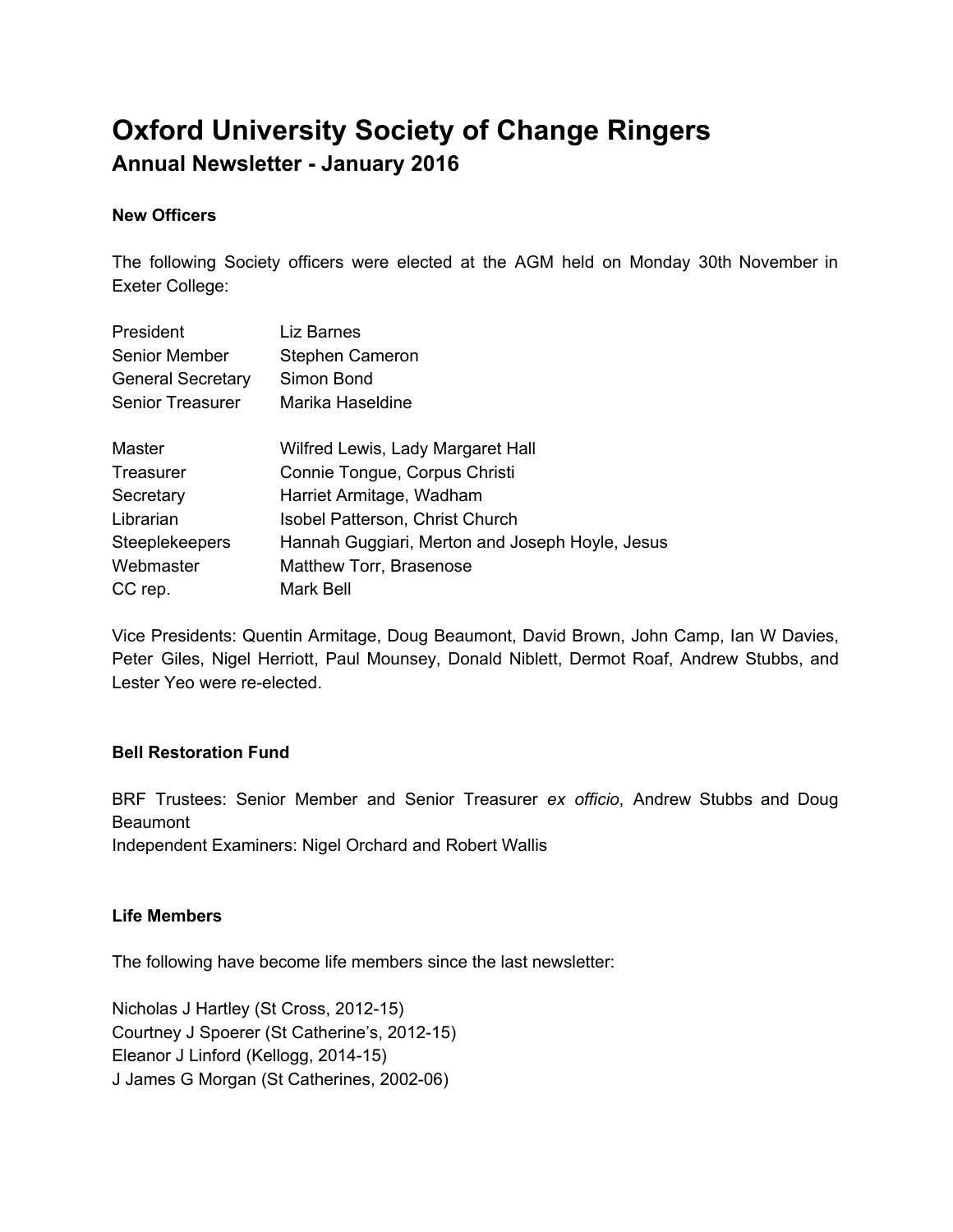## **Residents' Review**

### *Isobel Fray, immediate past Master, writes:*

Resident numbers have remained good over the last year, with the departure of four regulars offset by the arrival of seven ready-made ringers of varying levels of experience. All four of our learners recruited in Michaelmas 2014 completed their studies at Oxford at the end of the academic year, but seven new learners have been attending practices this term and are progressing well.

It has been a pleasure to see all the resident ringers improve throughout the year. A range of methods has been rung at Tuesday practices, but in particular our competency at ringing Stedman Triples has noticeably improved. For the last two terms we have tended to focus on 8-bell ringing, to serve the interests both of those ringing surprise major methods and of freshers who have arrived predominantly with experience of ringing on six. The repertoire at Monday practices at St Thos has varied across the year, focussing on rounds and call changes in Hilary and Trinity for our newer learners and in Michaelmas on plain hunt, Plain Bob Doubles, and Grandsire Doubles for our less experienced freshers. Post-practice trips to the pub have become nomadic on both Mondays and Tuesdays following the muchlamented closure of Far From the Madding Crowd in January and a new inclination towards the Kite. 12-bell practices were held at Christ Church in Hilary and Trinity and in Reading in Michaelmas and have provided an opportunity for several residents to gain some or more experience of ringing on twelve. My thanks to all the non-residents and members of the Oxford Society who have supported these practices. Enthusiasm for ringing handbells remains strong and regular practices and quarter attempts have continued this year.

Saturday quarter peals at St Thos have continued, as have Tuesday quarters and Sunday service ringing at Mary Mag. The disruption to Sunday ringing at SMV experienced last Michaelmas has not continued, and this year we have been ringing fortnightly there and at St Ebbe's and New College. We have started to ring quarter peals in our slot at New and this has been a successful move, both ensuring that we have a band and making the experience more worthwhile for those who come.

The annual dinner was again held at Harris Manchester College, and a very good time was had by all. I would like to thank everyone who played a part in organising the dinner weekend. Many thanks also to Luke Camden, who organised an excellent tour based in High Wycombe. The tour was well attended and the high number of 8-bell towers encouraged some of us to become much more confident at ringing Stedman Triples and surprise major methods. The OUS once again outnumbered the CUG on Hilary's joint outing to the Stevenage area, organised by Wilfred Lewis. Freddie Manners organised the summer outing in the area between Chipping Norton and Banbury, and Matthew Torr organised the freshers' outing along the 280 bus route to Aylesbury, which was attended by five freshers. Thank you to all the organisers and drivers.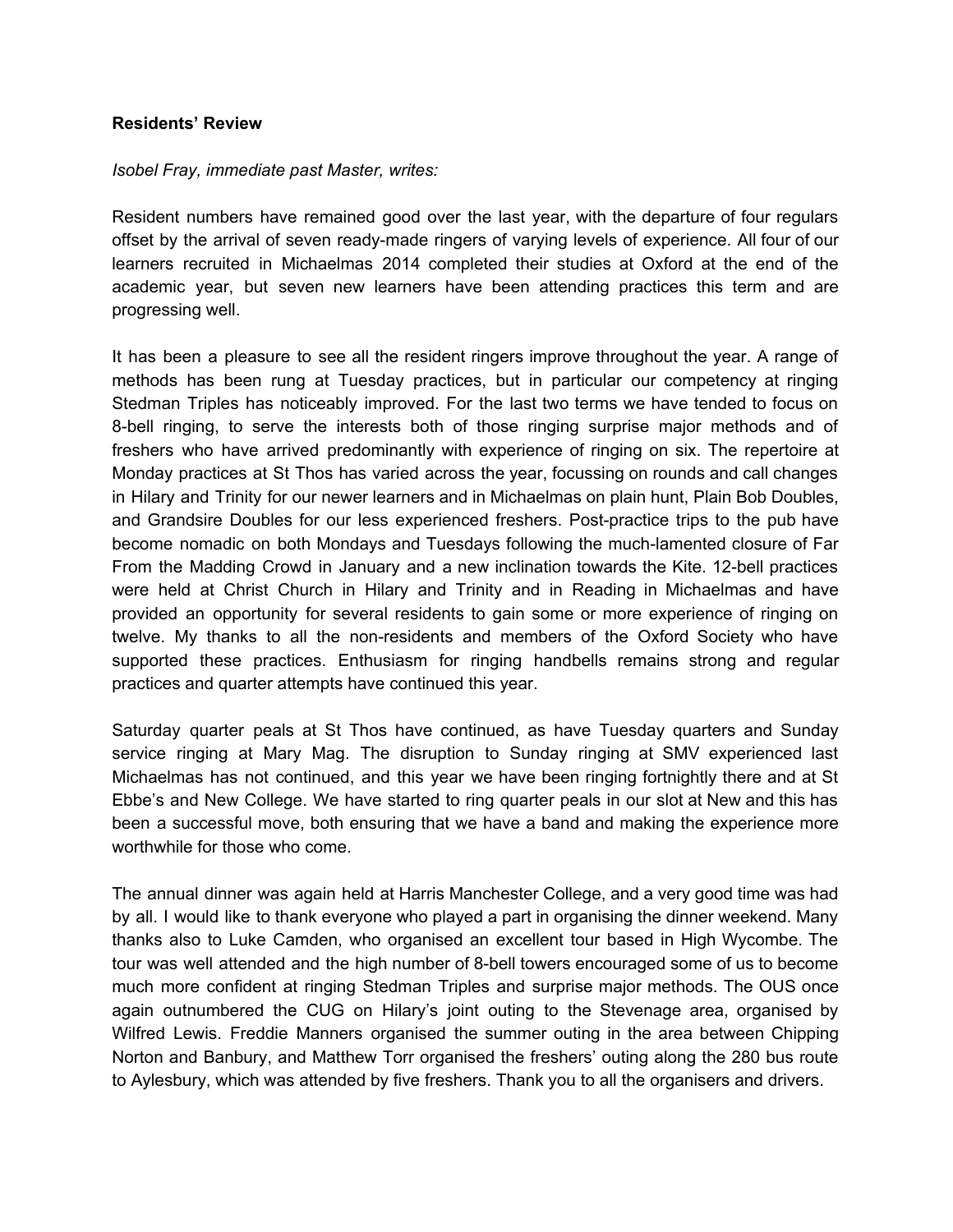SUA this year was held in London. The OUS placed second in the 8-bell and second and sixth in the 6-bell, with the UL coming first in both competitions. Congratulations to everyone who rang, especially to those who were ringing at SUA for the first time.

Since the last AGM the Society has scored 4 peals, including one of 41 spliced surprise minor, one first peal, one first on tower bells, one first in hand, and one first as conductor. 62 quarter peals were scored, including 21 in hand. These included many firsts, including one first in hand and two firsts as conductor.

Finally, thank you to everyone who has organised and participated in events this year and contributed to the continuing success of the society.

## **President's Notes**

#### *Liz Barnes writes:*

As indicated in last year's Newsletter, Jeremy Pratt stood down as President at the AGM after completing 6 years in office. He has been a conscientious and active President with the added challenge of having to lead us through the changes imposed by the new constitution. He has earned the sincere thanks of the Society for all of his hard work on our behalf. I am very honoured to have been elected to succeed him. The OUS has a unique character and our challenge is to retain this while at the same time keeping it fresh and inclusive.

The past year has run very smoothly with an excellent Dinner at Harris Manchester College, well attended Annual Tour ably organised by Luke Camden in Buckinghamshire, and plenty of activity by the Residents including First Peals for Emma Stanford and the Master, Isobel Fray. The Society is in good health and we can look forward to a good year ahead.

#### **2016 Annual Dinner**

The 2016 OUSCR Annual Dinner will take place on Saturday 6th of February, at 7.00 for 7.30pm. It will once again take place at Harris Manchester College.

The guest speaker will be Robin Hall, President of the Oxford Society and past-Master of the CUG. Claire Bell will propose the toast to the guests, and the Master will reply to Robin's toast to the Society.

Tickets are now on sale for £58 to include a sparkling wine reception, wine and port.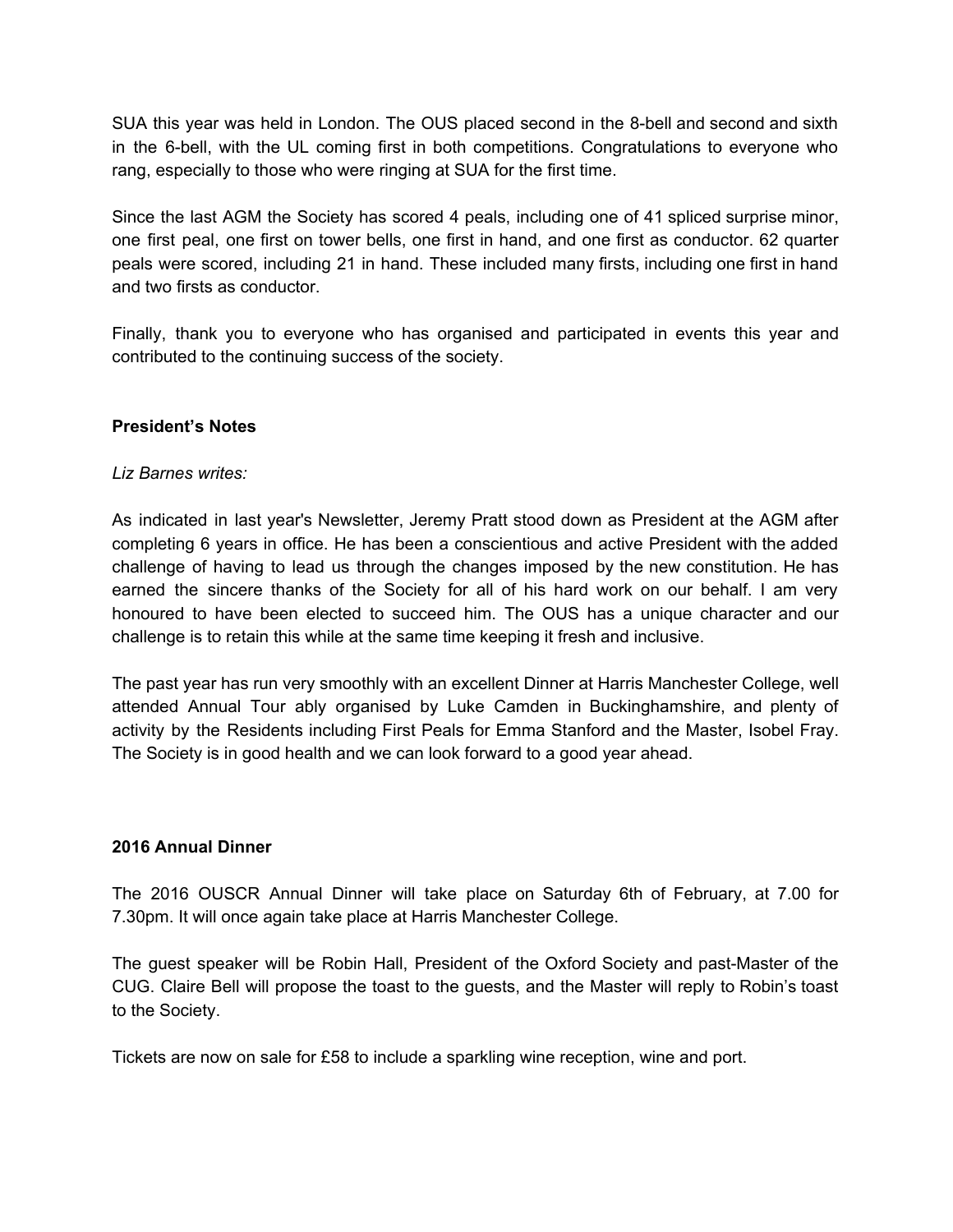## *Roast Butternut and Asparagus Risotto with Parmesan Wafers*

*\*\*\**

*Supreme of Guinea Fowl with Wild Mushroom and Tarragon Sauce and Spaghetti Vegetables Celeriac, Chestnut and Oxford Blue Gratin (V)*

*\*\*\**

*Raspberry Macaroon and Marsala Trifle \*\*\* Cheeseboard with Port \*\*\**

*Cof ee and Chocolates*

Pre-dinner drinking on Friday evening will take place in the St Aldates Tavern Blue Room (upstairs) from 7pm. General ringing and peal attempts will take place during the day on Saturday and coffee, included in the ticket price, will be available at the Royal Blenheim on Sunday morning.

To book tickets please send a cheque payable to 'OUSCR Dinner Committee' to: Wilfred Lewis, 376 (Block K) Castle Mill, off Roger Dudman Way, Oxford, OX1 1GJ enclosing a SAE, details of any dietary requirements, and seating preferences. Payment can also be made by bank transfer. Please contact [wilfred.lewis@lmh.ox.ac.uk](mailto:wilfred.lewis@lmh.ox.ac.uk) for details. The closing date for tickets is Saturday 16th January.

## **2016 Tour** Sunday 27th Thursday 31st March 2016

The 2016 Tour will be based in Norwich and is being organised by Rachel Prior and Peter Jasper.

The ringing schedule is well on its way to completion, with days organised to the west, east and south of Norwich, as well as a day on foot around Norwich city centre itself. Notable towers include the twelves at St Peter Mancroft Norwich, and the Minster at Great Yarmouth, as well as the ten at Wymondham Abbey. There are wide selection of good real ale pubs, and a number of Indian restaurants in Norwich, so the OUS should be suitably fed and watered for the duration of the tour.

A good rate has been secured at the Central Hotel, near to the station [\(http://cityandcentral.co.uk\)](http://cityandcentral.co.uk/). These rooms can be booked at preferential rates (details below) by telephone directly with the hotel until 21st February 2016.

### *Menu*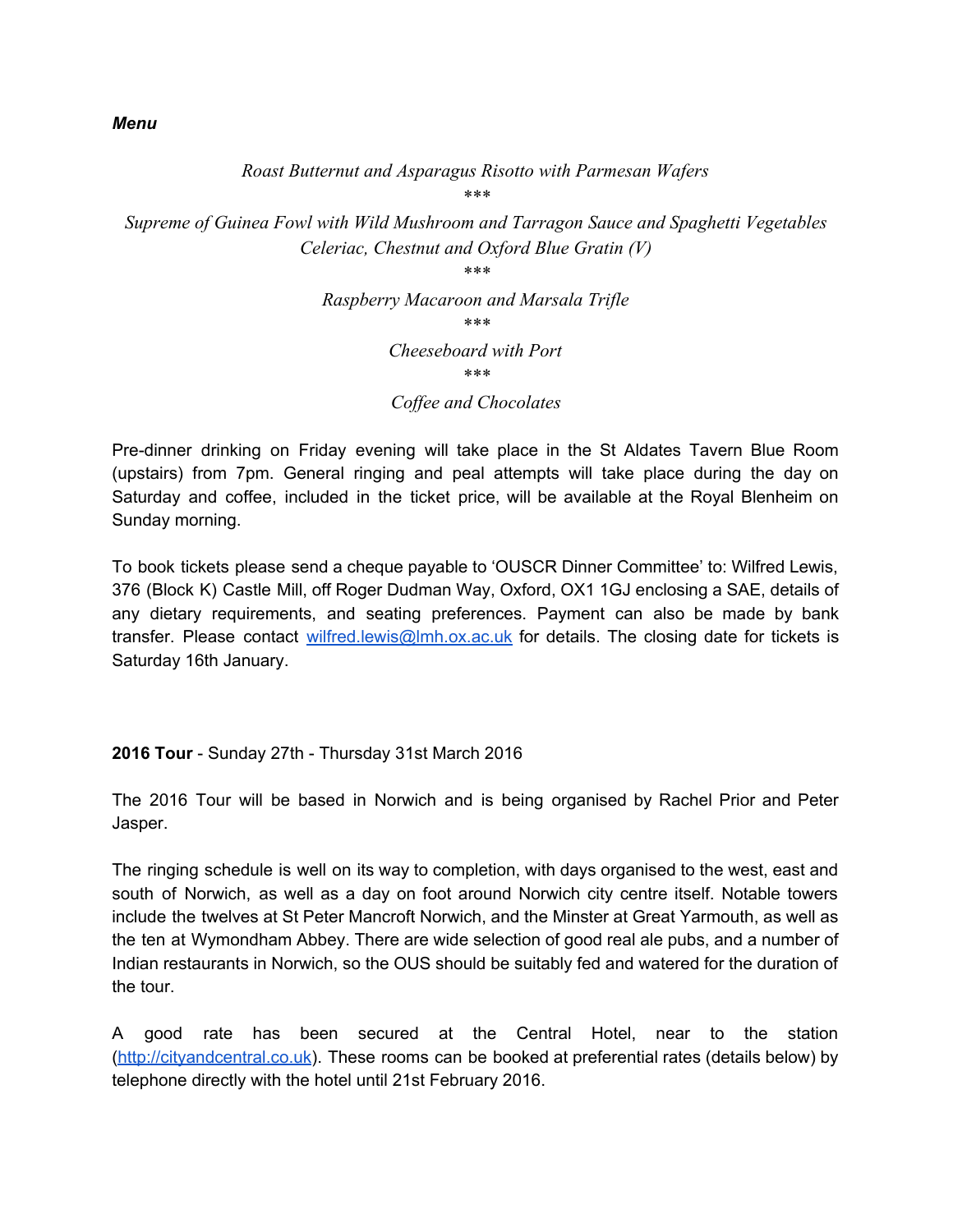| Room type             | Cost per room | <b>Notes</b>                             |
|-----------------------|---------------|------------------------------------------|
| <b>Basic single</b>   | £40           | Shared bathroom                          |
| <b>Ensuite single</b> | £45           |                                          |
| <b>Basic twin</b>     | £60           | Shared bathroom                          |
| <b>Ensuite twin</b>   | £65           |                                          |
| <b>Ensuite double</b> | £65           |                                          |
| <b>Ensuite triple</b> | £85           | Very steep stairs leading to attic room. |

This price includes a cooked breakfast, and wifi. There are also 6 parking permits available at no cost to members of our group, which you may request on a first come, first served basis at the time of booking. Otherwise, parking is available in public pay-and-display car parks, but rail transport is recommended.

This rate is available when you use the (selfexplanatory) booking code "RachPrior0316". Rooms may be available after the 21st February at a higher price, so members of the society wishing to stay in the hotel should book **directly**sooner rather than later.

A church hall is also being arranged. Any members wishing to make a tour booking, or for more information, should contact [rachel.e.prior@gmail.com.](mailto:rachel.e.prior@gmail.com)

## **Society Funding**

At the AGM, the matter of Society funding was discussed. Under the new constitutions, funding for the activities of the Student Section and the Society at large are now separate. The senior general account was deemed to be the right source for make payments towards Central Council fees, Ringing World notices and insurance of Society property. In total, an annual spend of around £100 is expected.

The general fund currently has no regular income. The meeting decided that occasional contributions should be sought from the membership as funds were required. In the first instance, a contribution of £10 per member is welcomed, which it is hope will put the Society on a reasonably financial footing for a few years at least. Any member wishing to contribute should contact the Senior Treasurer [\(marika@haseldine.co.uk\)](mailto:marika@haseldine.co.uk) for details.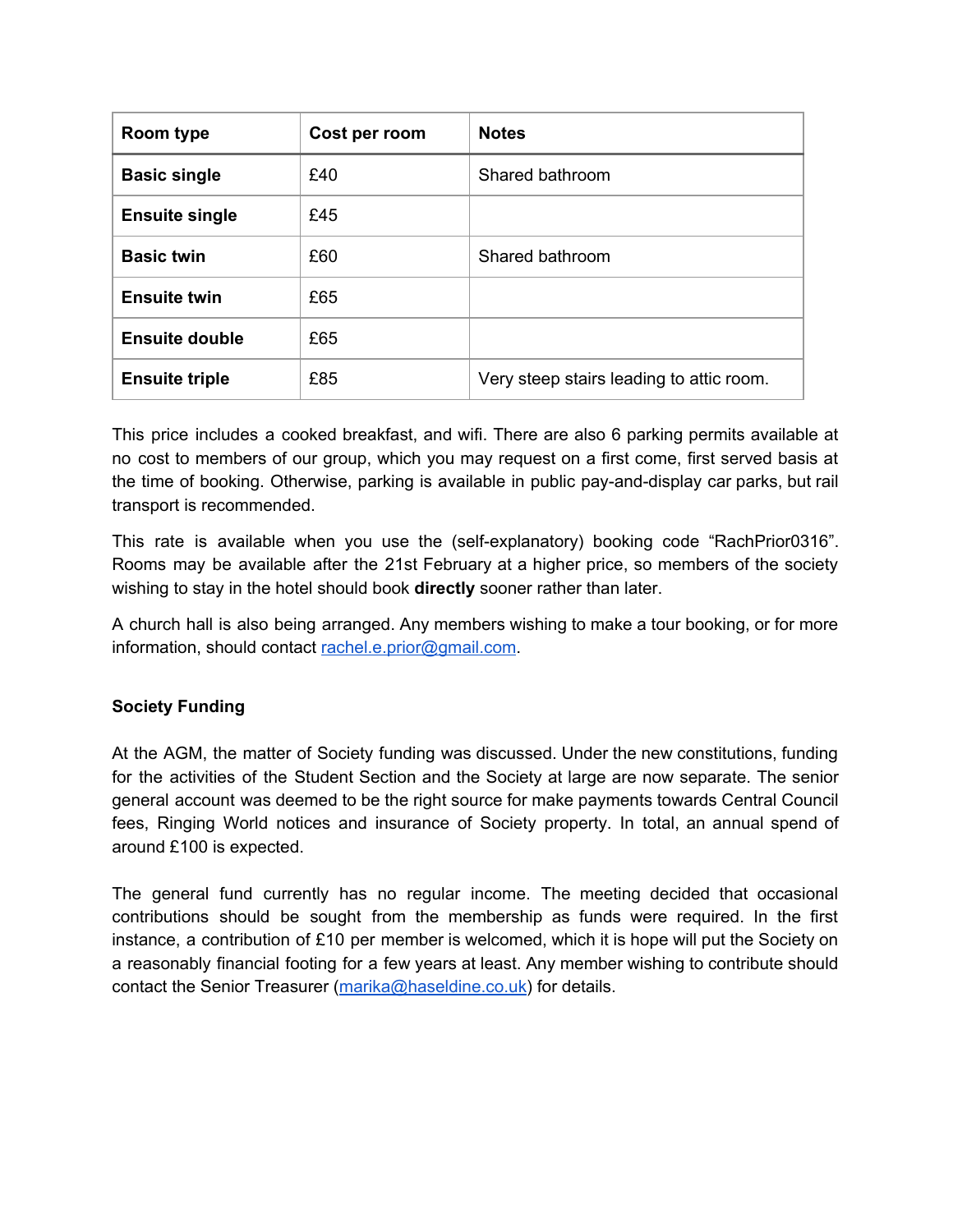## **Ringing the Standard 41** *by Rozzy Roberts*

During my first summer in Oxford, I started attending St Aldate's practices and began learning Surprise Minor methods beyond Cambridge. It wasn't until Hannah Guggiari finished her Mastership that I really thought seriously (or... thought at all!) about attempting to learn all 41 of the standard Surprise Minor methods. Hannah had decided she needed a 'ringing project' in the free time she now had after her busy year as Master and that I should do it with her!

We always had the aim of ringing a peal of all 41, but it wasn't until I realised my time in Oxford was running out that we made a concerted effort to make it happen. Having (very easily) convinced Simon Bond to call the peal, and with Michael O'Hagan as a willing band member, we began a training program that consisted of ringing quarters of subsets of the 41. Our final recruits for the OUS band were Richard Pearce and Michael Williams.

The practices were going swimmingly and ahead of schedule and we wondered what could possibly go wrong. With less than a month to go, the inevitable happened: Simon became onehanded. Sadly this time we couldn't blame his bendy shoulder, but we at least have the scapegoat of the pedestrian who walked in front of his bike without looking. With his wrist in plaster, it looked as if we had lost our conductor. Luckily, Simon is not one to let only having one working hand/arm/shoulder get in the way of him ringing. Our final practices consisted of Simon calling from the treble and Michael Williams doing a whole lot of relearning so he could ring inside.

The day of the peal arrived and we were all mentally prepared for this to be a successful attempt… apart from one band member, who in my memory has never even been late, forgot to turn up! We were starting to think perhaps this was not meant to be, but still arranged a second attempt a few weeks later, the week of my viva and two weeks before I was leaving Oxford.

This time we headed to Mary Mag but fate was still in our way as someone was asleep in the church and refused to leave. Luckily, the aforementioned noshow redeemed themselves by gently persuading him to have a nap somewhere outside the church. Finally, at 7:30 pm we got on with our first attempt having decided it was now or never and surely no-one would be listening or mind if we rang a bit later than 9pm.

Despite the immense pressure and need for speed, everyone performed remarkably well. I am pleased to say that very few mistakes were made and we rang a lovely peal. Or at least for us it was, but not so for the angry American awaiting us at the bottom of the tower when we finished at 10pm. All of the strange mishaps along to way to scoring this peal made it all the sweeter when it came round and we made it to the Blenheim for a celebratory pint.

Thanks to all of the band, all of those who rang in practice quarter peals with us and the St Aldate's band for letting us practice with them.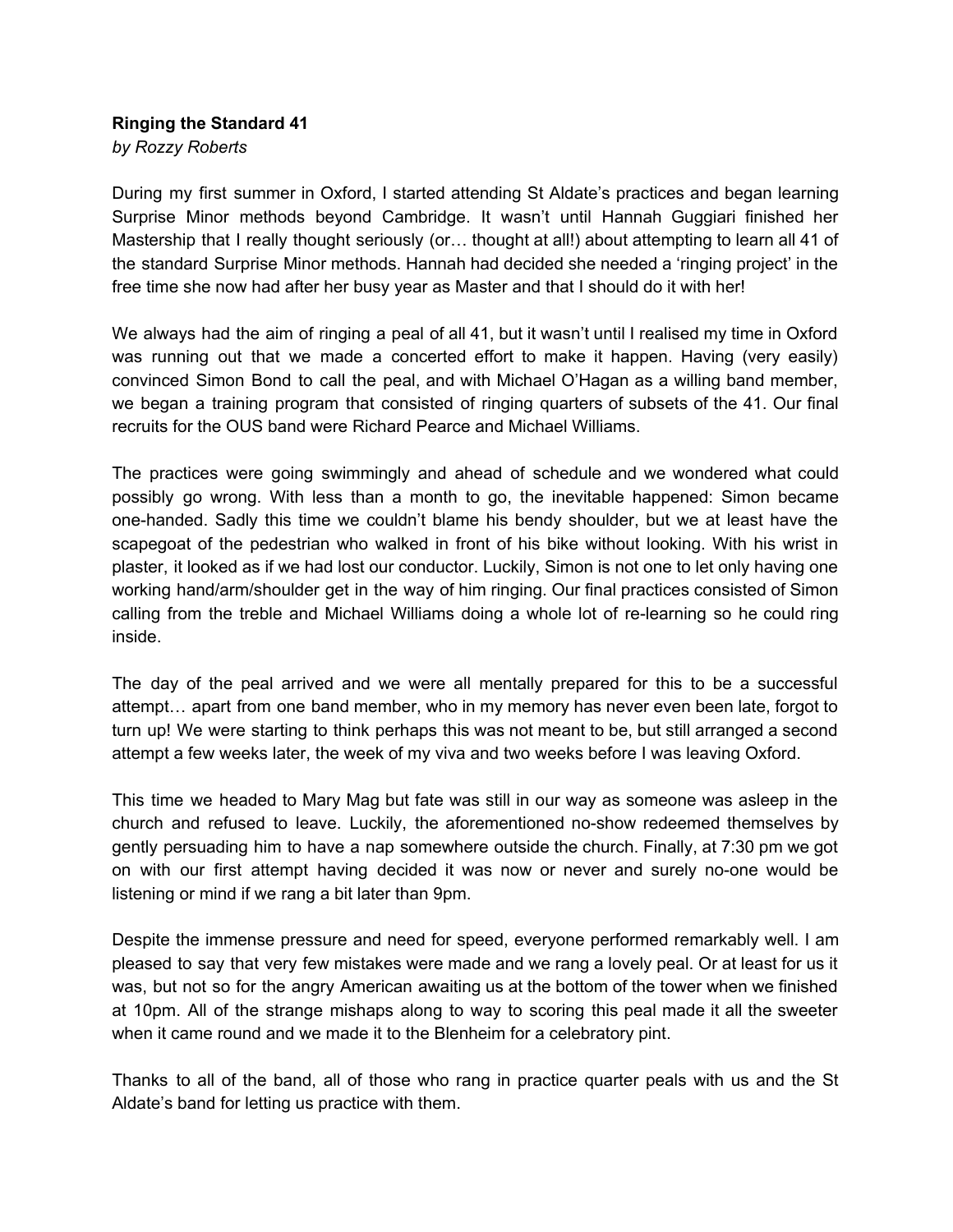## **Oxford University Society**

**Oxford**, Oxfordshire St Mary Magdalen Monday, 13 April 2015 in 2h27 (7-1-12)

## **5040 Spliced Surprise Minor**(41 Methods)

(13) Alnwick, Canterbury, Carlisle, Chester, Coldstream, Cunecastre, Kelso, Lincoln, London, Morpeth, Munden, Newcastle, Northumberland, Sandiacre, Whitley, Wells; (47) Allendale, Annable's London, Bamborough, Bacup, Berwick, Beverley, Bourne, Cambridge, Durham, Hexham, Ipswich, Hull, Lightfoot, Netherseale, Norfolk, Norwich, Primrose, Rossendale, Stamford, Surfleet, Wooler, York, Warkworth, Wearmouth, Westminster Composed by J S Warboys (SU0309 & SU0403)

> Simon A Bond (C) Michael A Williams Hannah Guggiari Rosalind F Roberts Michael O'Hagan Richard A Pearce

Most methods: 3, 4 and as conductor. First on six: 3. First of 41 Surprise Minor by the Society. Fewest hands to a peal: 1.

### **A New Sett of Badgers**

*by Lucy Bricheno*

Congratulations must go to Stephen Dann on the completion of his DPhil at the department of physics this summer. While a momentous event in itself, this achievement was also an excellent excuse for some past OUSCR members to get together. For, you see, Stephen had been acting as something of a bottle-neck for OUS maturations.

In OUS speak, a badger is defined as a venerable and more elderly member of the OUS - One who is given respect when spoken to face-to-face, but is derided and ignored at other times. One officially becomes a badger when there is no current resident who was up at the same time as you, although some people become badgers before this because of blatant badger-like behaviour. So it was to be that Stephen and 11 of his newly created badgers met to mark the occasion.

On Hallowe'en night following the freshers' tour the new badgers met-up with residents for beer and curry in the Standard (standard). A select few even bunked-up in the local YHA to make it feel more like an OUS tour!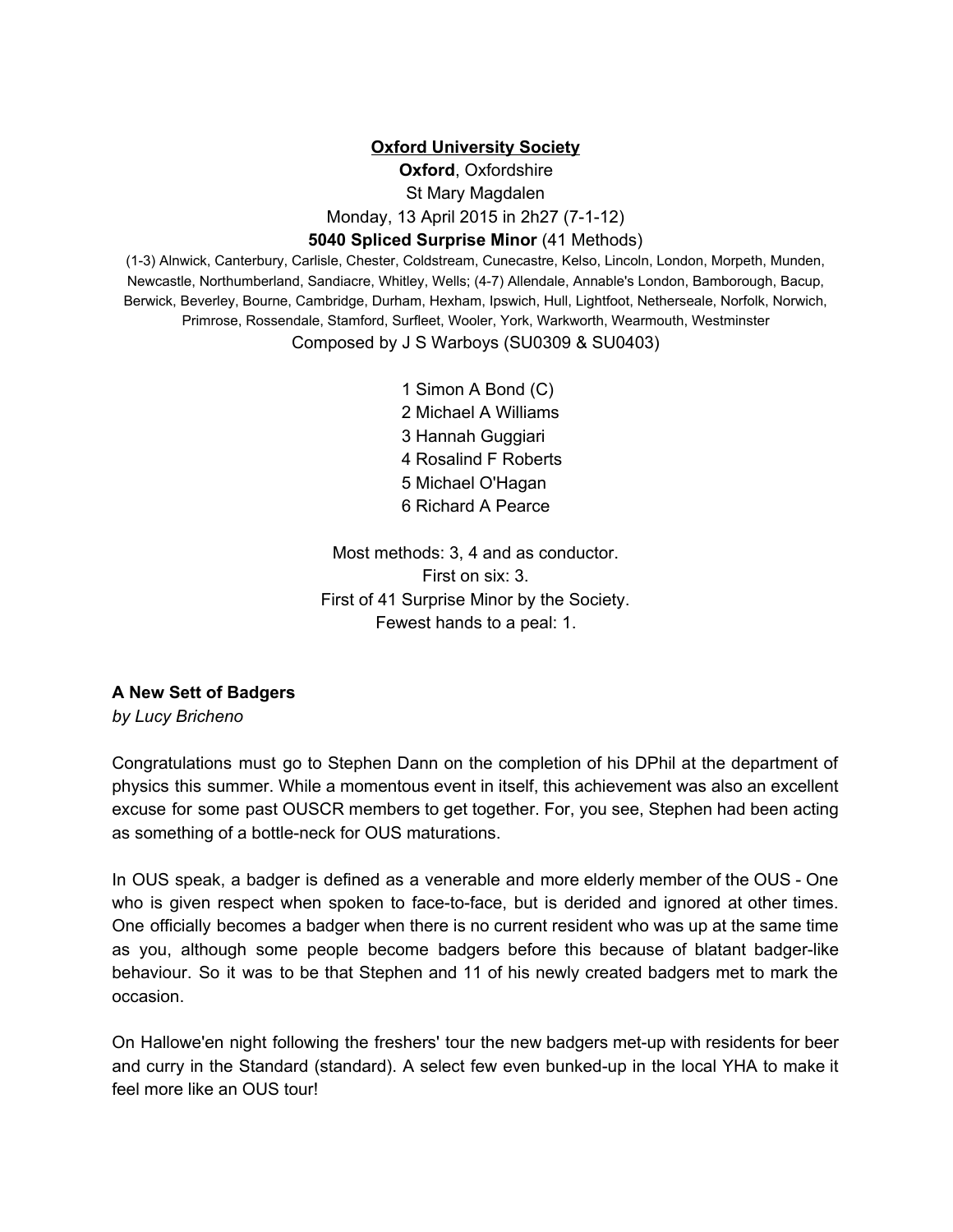The next morning, following service ringing at Christ Church, flogging of Grandsire caters at Mary Mag, and breakfast in the Blenheim, we finally got to the point: A quarter peal of Grandsire Cinques called by Simon Bond. This was a first on twelve for two of the band, and a top effort by all - Well done! I look forward to plenty more badgering with you all in the future.

## **Oxford University Society**

**Oxford**, Oxfordshire Cathedral Church of Christ Sunday, 1 November 2015 in 52 mins (31-0-23) **1276 Grandsire Cinques** Composed by S A Bond

 Michael O'Hagan Jennifer C E Lane Simon A Bond (C) Lucy M Bricheno D Robert C Sworder David E Giles Stephen J D Dann Alexander J Dicks Robert S Wallis Simon D Roberts James C Marchbank Luke O Camden



First on twelve: 6 & 8.

A compliment to Stephen Dann, following his recent DPhil viva, from eleven newly-created

Dougal Lichtman

badgers. Claire Bell, Chris Backhouse, Sîan Moorhouse, Hugh Wilkinson and Caroline Lomax, also newly-badgered, would probably like to be associated with this performance.

Also rung with best wishes and congratulations to Kirsty and Bob Wallis on the birth of Chloe Felicity Wallis on Friday.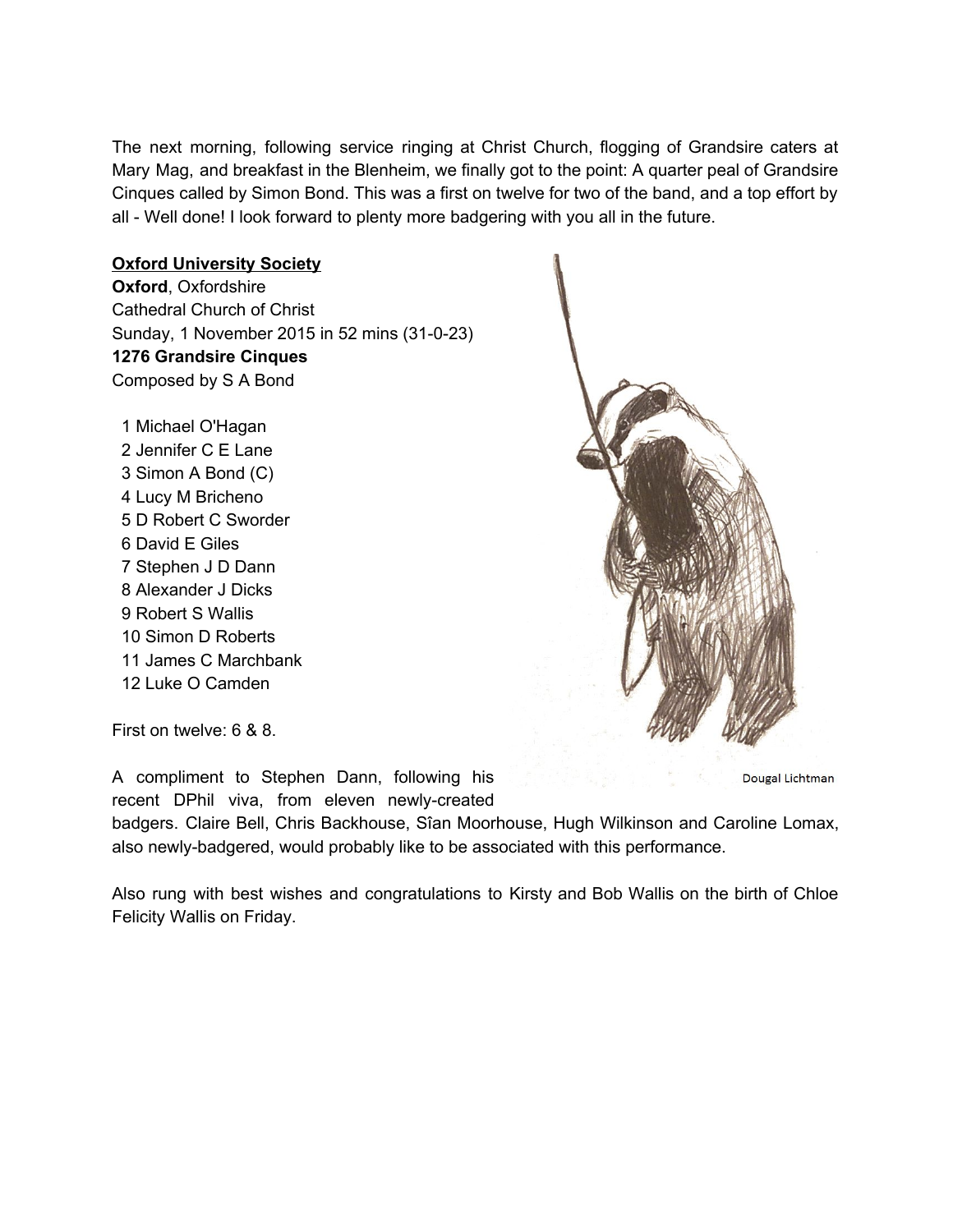

*The band in order, clockwise from front right*

## **Obituaries**

Robert Winstanley, St Edmund Hall 1956, died 11th January Peter Mackie, Hertford 1966, died 3rd September John Pelham, New College 1957, died 5th November

## **Meeting Dates for 2016**

The Society's business meetings are held on Mondays, and customarily take place in Exeter College. Please confirm the venue in advance. TGM dates - the first Monday in term: 18th January, 25th April, 10th October AGM date - the last Monday in Michaelmas term: 28th November

## **The Society's History**

We still have a few copies of the OUS History available to purchase. These are available for a £5 or larger donation to the Bell Restoration Fund. Contact the General Secretary to snap up your copy.